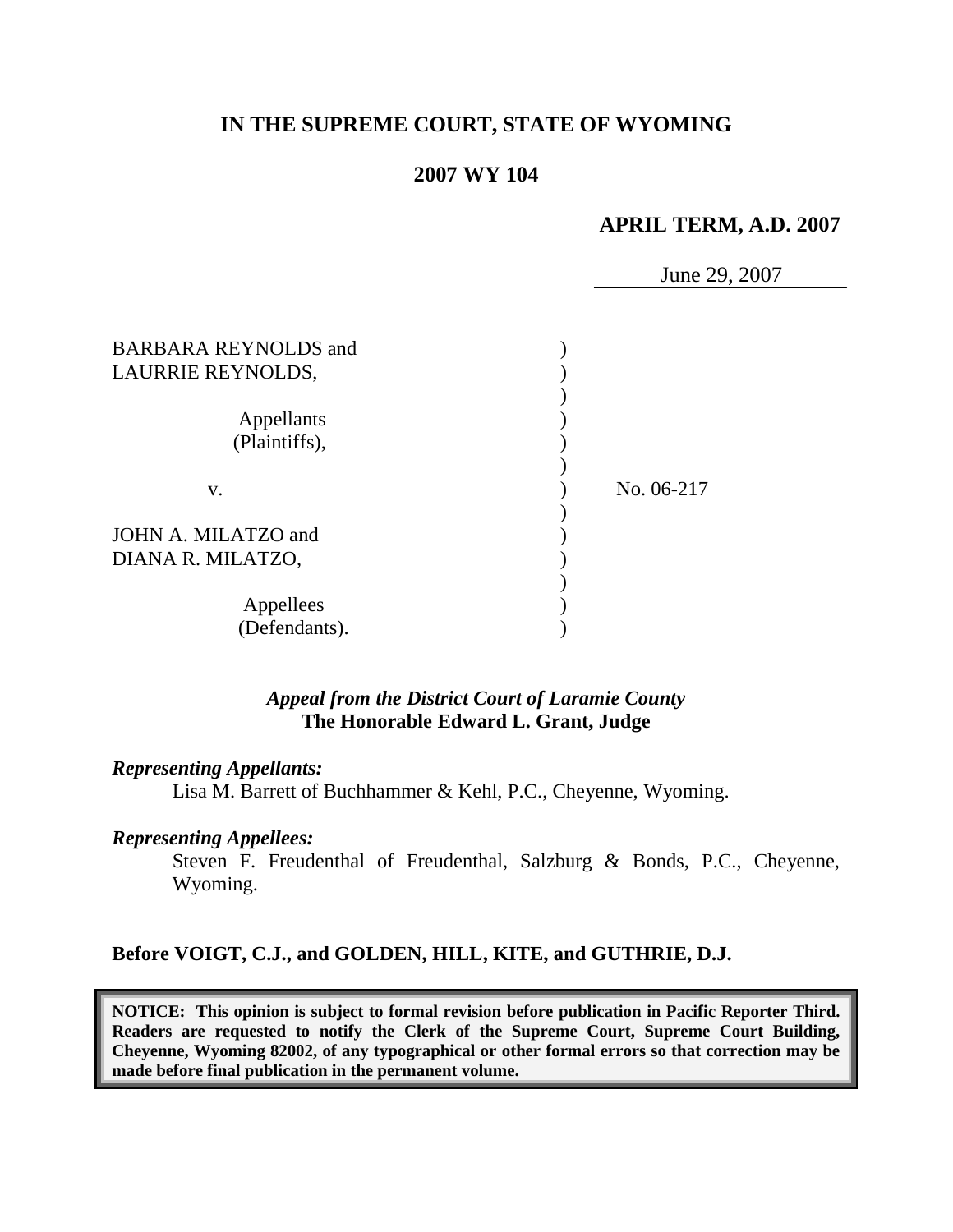## **KITE, Justice.**

[¶1] Barbara and Laurrie Reynolds (Sellers), the sellers under a contract for deed, sought to enforce the default provisions of the contract against the buyers, John and Diana Milatzo (Buyers). The district court refused to order that the property reverted to Sellers, but granted a money judgment in favor of Sellers because they had paid taxes and insurance on the property for which, under the terms of the contract, Buyers were responsible. We conclude that Sellers waived strict compliance with the terms of the contract and failed to comply with the default notification provisions. Consequently, we affirm the district court's decision.

### **ISSUES**

[¶2] Sellers present the following appellate issues, phrased as statements:

- I. The district court erred by determining a waiver of Appellant[s]" ability to enforce their rights pursuant to the default provisions of the Contract for Deed.
- II. The notice of default to Appellee[s] was sufficient under the terms of the Contract for Deed and, as such, the Appellees failed to cure the default thus triggering the default provisions.

Buyers articulate the issues somewhat differently:

- A. Was the district court"s application of the recognized doctrine of waiver erroneous or contrary to the great weight of the evidence[?]
- B. Failure to comply with the notification provisions of the escrow instructions was an attempt to deny Milatzos of a substantial contractual protection.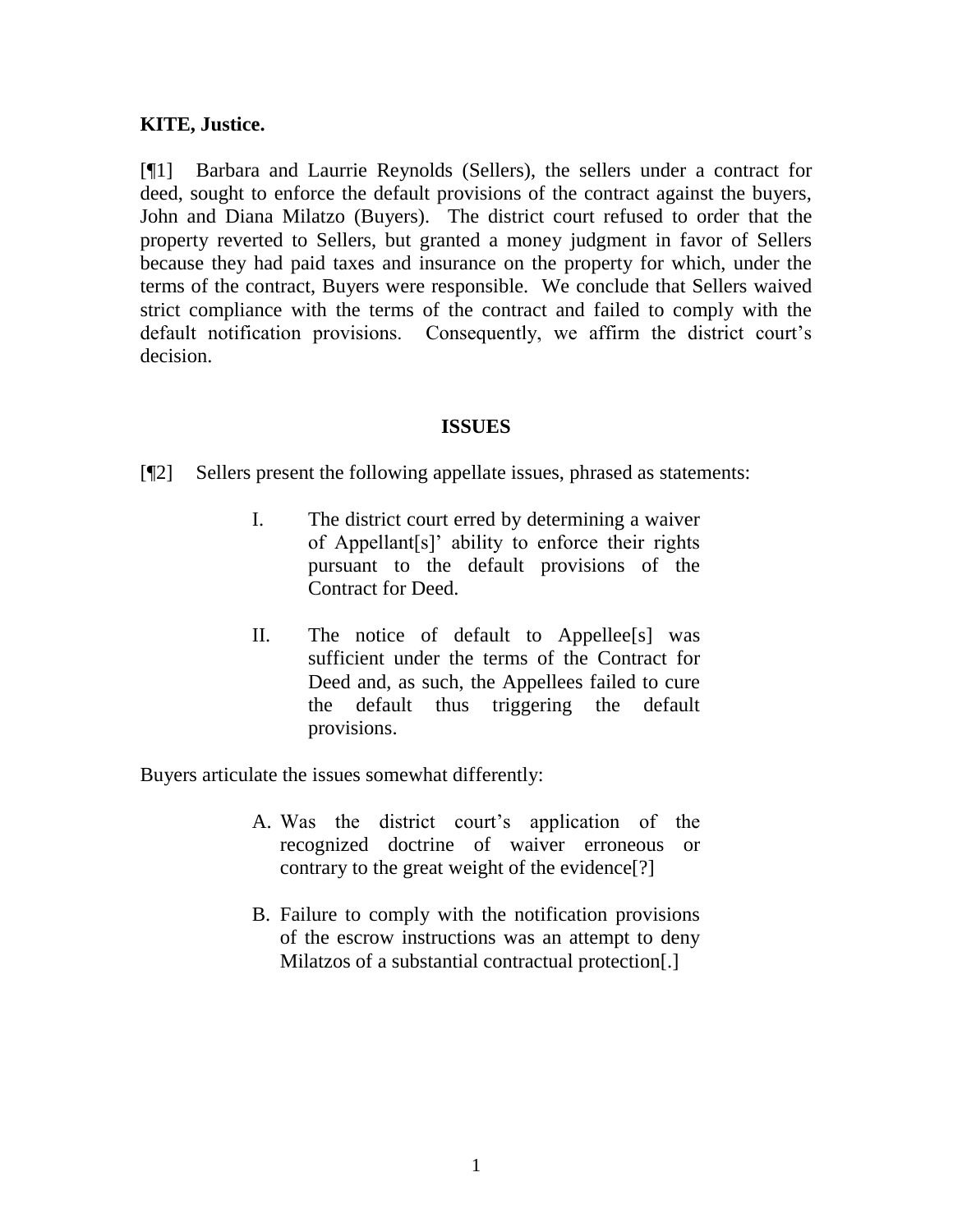### **FACTS**

[¶3] On March 31, 1994, the parties entered into a contract for deed on property located in Cheyenne, Wyoming. The total purchase price was \$79,500, payable by a substantial down payment with the balance, together with interest, to be paid over a term of 192 months. The payments were due on the first day of the month and "[a]ny payment received more than 10 days after the due date" was to include "a penalty in a sum which is equal to four percent (4%) of the monthly payment." The contract also required Buyers to pay the taxes and insurance on the property and provide proof of those payments to Sellers. The default provision gave Sellers the following rights:

> In the event Purchaser fails to make any payment required by the terms of this contract, within 15 days of the date the same falls due including installment payments to Seller, payments for taxes, assessments and insurance premiums, or in the event Purchaser is otherwise in default Seller may, at his option:

- 1. Make such payment and add the amount thereof together with interest at eight percent (8%) to the obligation of Purchaser.
- 2. Notify Purchaser by registered or certified mail of such failure. The Purchaser shall have 30 days from the date of mailing of such notice to cure such defect and in the event such defect is not cured within the 30 days, this contract shall be forfeit[ed] and terminated, all documents in escrow shall be delivered to Seller . . . and Seller shall be fully reinvested with all right, title, and interest [in the property].
	- \* \* \*
- 4. The waiver of any breach of any term hereof shall not be a waiver of any subsequent or other breach hereof nor of any term or condition hereof.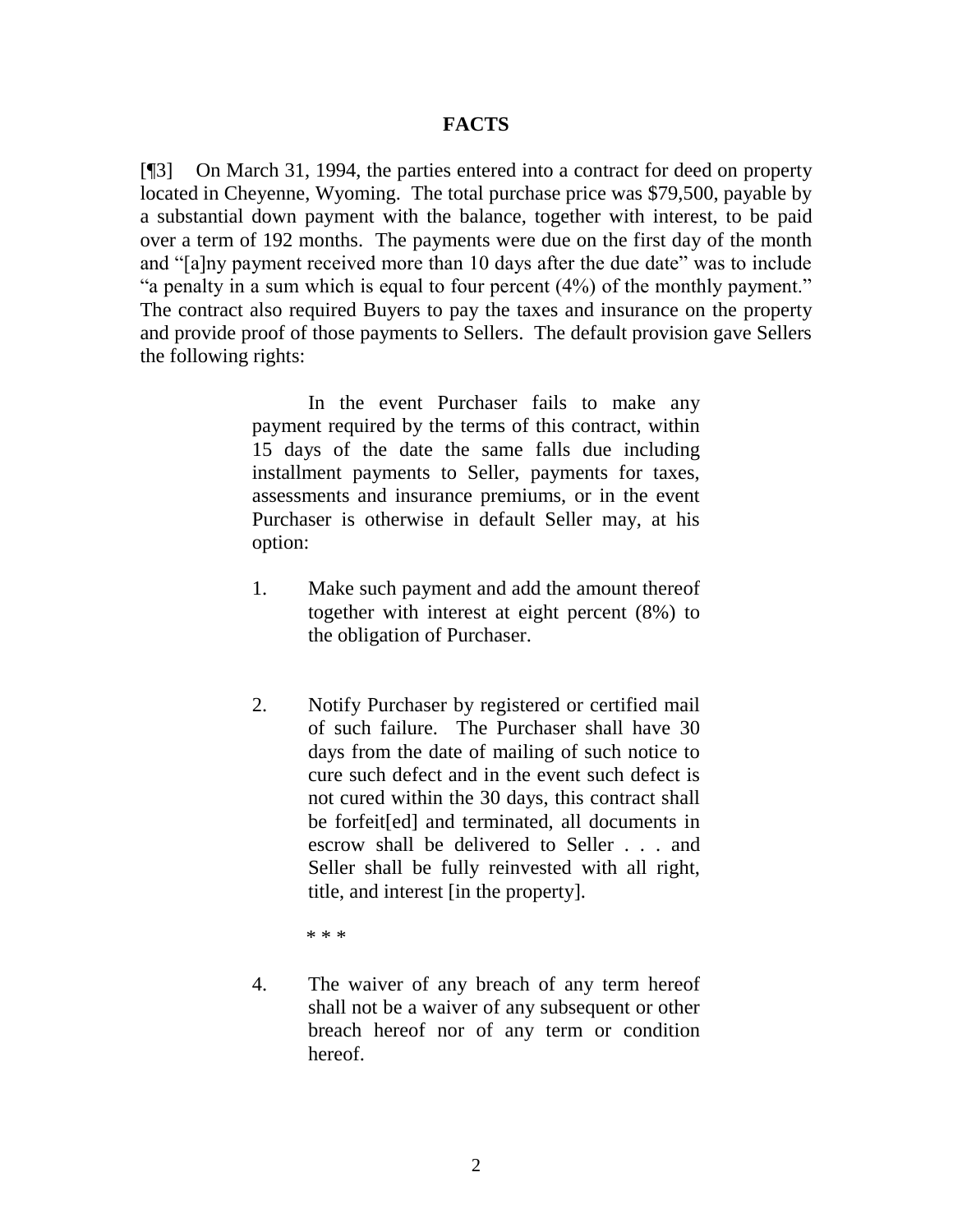[¶4] The parties agreed in the contract for deed to have the transaction overseen by an escrow agent. To that end, they signed escrow instructions, which included the following provisions pertaining to default:

> 1. [S]hould any of the undersigned declare in writing to escrow agent a default or breach of the terms and conditions of the agreements subject to this escrow, specifying the same with particularity, the escrow agent shall give written notice of said default by registered mail to the undersigned claimed to be in default at their last known address. The undersigned claimed to be in default within 30 days after mailing of the notice of default by escrow agent shall give written notice to escrow agent of any objection to the termination of this escrow. Lacking receipt of objection within said time, escrow agent, without liability of any kind whatsoever, shall terminate the escrow, and return all escrowed agreements, documents and funds to the undersigned requesting the re[s]cis[s]ion.

The contract for deed specifically addressed the possibility of a conflict between the terms of the contract and the escrow instructions, by stating: "[a]ny conflict between this agreement and the escrow instructions shall be controlled by the provisions of the escrow instructions."

[¶5] Shortly after execution of the contract for deed, the parties exchanged correspondence, both personally and through their respective attorneys, about the contract. The correspondence pertained to Buyers' obligation to provide proof of insurance and payment of taxes.<sup>1</sup> Sellers also reminded Buyers of their obligation to make timely payments and the penalty for late payments. In August 1995, Sellers' attorney proposed that the parties amend the contract for deed to have Sellers pay all of the taxes and insurance on the property and add approximately \$80 per month to Buyers' monthly payment to reimburse Sellers for those expenses. Buyers' attorney responded, indicating Buyers agreed with the proposal. In an August 16, 1995, letter to Buyers" attorney, Sellers" attorney indicated he would contact Sellers to obtain their final approval of the contract amendment. The parties never followed through with the proposal and the contract remained unchanged.

  $<sup>1</sup>$  Buyers did not pay the second half of the 1994 property taxes when due. Sellers paid the taxes,</sup> and Buyers reimbursed them for that expenditure.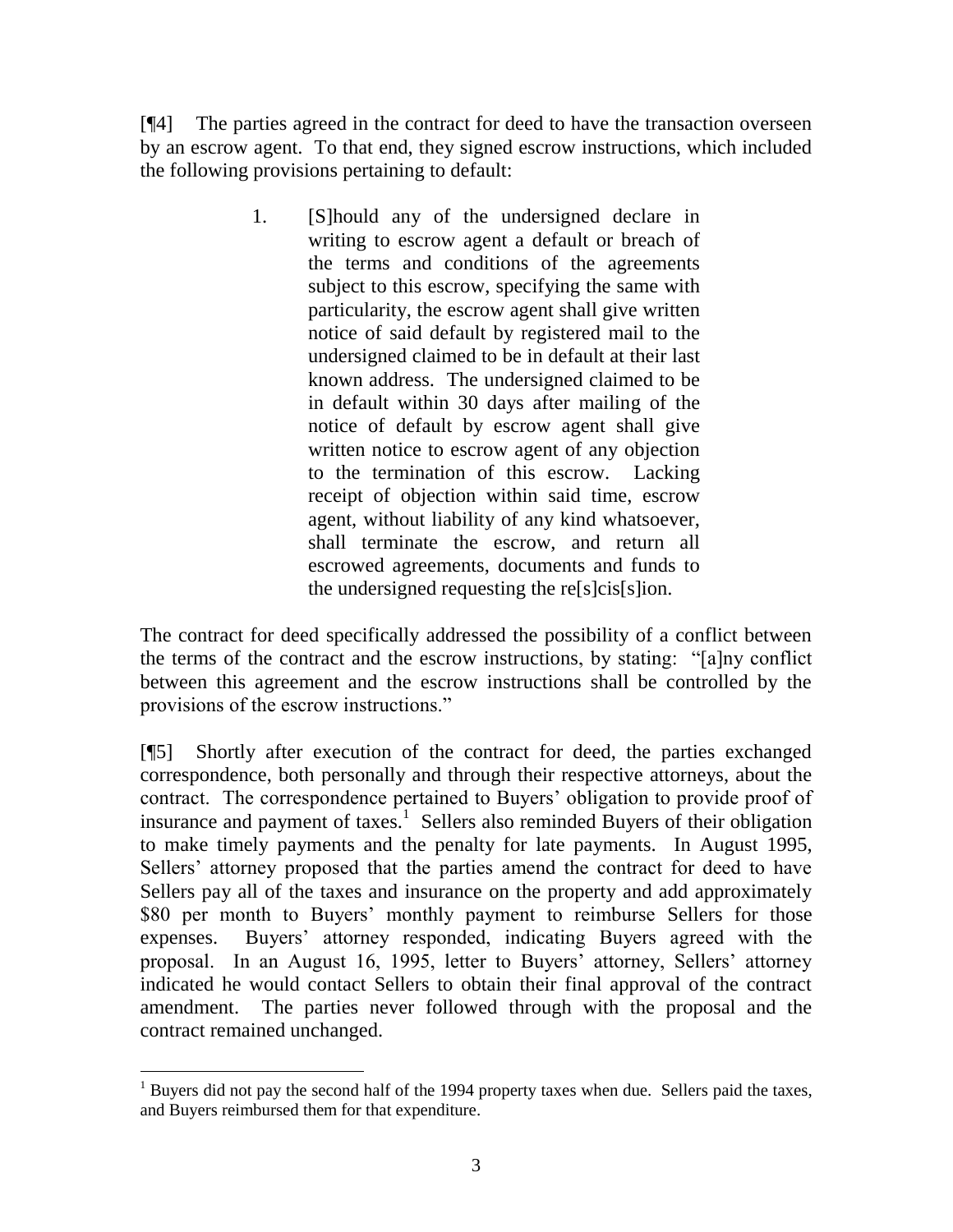[¶6] Over the years there were instances when Buyers did not comply with their contractual obligations. In particular, Buyers did not consistently insure the property, and, even when they did maintain insurance on the property, they did not provide Sellers with proof of insurance coverage. Consequently, in 1996, Sellers began to separately insure their continuing interest in the property. In addition, Sellers paid the property taxes in 2003 when Buyers failed to comply with that obligation. Buyers were also late making some payments under the contract for deed.

[¶7] On January 9, 2004, Sellers sent Buyers a certified letter notifying them they were in default on certain provisions of the contract for deed. Sellers stated that, to cure the default, Buyers needed to provide proof of insurance, reimburse Sellers for late fees, taxes and insurance payments made on their behalf in the amount of \$6,424.10, and pay interest in the amount of \$3,294.36. The letter stated the cure deadline was February 9, 2004. On January 20, 2004, Sellers personally served Buyers with a second letter, which included the same demands as the January 9 letter, but extended the cure deadline to February 19, 2004. Neither default letter was transmitted through, or copied to, the escrow agent.

[¶8] In response to the default notifications, Buyers made arrangements to pay off the contract for deed by securing a loan from another individual. The escrow agent provided a statement of the balance due on the contract for deed, and on February 16, 2004, Buyers tendered full payment in accordance with the escrow agent's pay-off calculations. Following the terms of the escrow, the escrow agent released the warranty deed to Buyers.

[¶9] Sellers objected to the transfer of the property to Buyers because they had not paid the additional amounts identified in the default notices. Consequently, Sellers filed a complaint, setting forth claims for breach of contract, breach of the covenant of good faith and fair dealing, and punitive damages. Sellers requested relief in the form of return of the property, payment of damages, and attorney"s fees and costs. Buyers answered and counterclaimed, asserting they had fulfilled the terms of the contract for deed.

[¶10] The district court held a bench trial. After Sellers rested their case, the district court granted Buyers" motion to dismiss Sellers" claims for late fees and interest because the evidence was insufficient to support those claims.<sup>2</sup> At the conclusion of the trial, the district court articulated its ruling verbally:

 $\overline{a}$ 

 $2^2$  Sellers do not contest the district court's dismissal of those claims.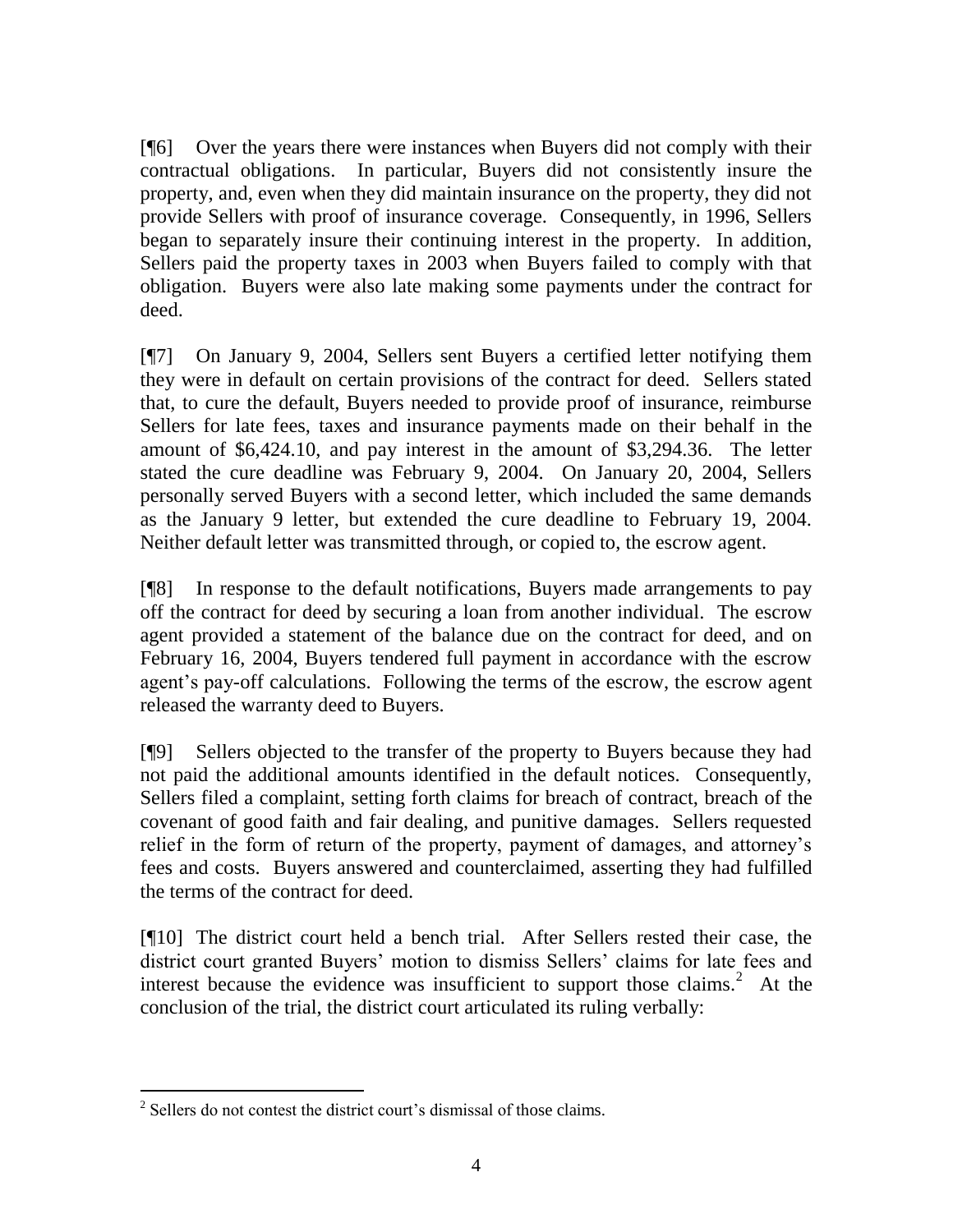Well, judgment will be for the plaintiffs in the sum of [\$]5310.66. That will be the extent of the relief granted. Beyond that, the Court finds for the defendants – I think the evidence is clear that there was a waiver, a failure to enforce the rights. If one wants to look at this in terms of requiring strict compliance, then of course, the Reynolds didn"t strictly comply, either. They didn"t go through the escrow the terms of the agreement required them to do. Notice was not given in writing through the escrow. There"s no question that the equity favored the Milatzos here.

I think it"s appropriate to enter judgment for the amount of the insurance payment because the Reynolds had this investment, and it was at risk at any time due to casualty loss. They simply had to cover it in the absence of the proof of insurance that was required, and that was reasonable for them to do that.

So that will be the judgment.

The written judgment incorporated the critical terms of the district court's oral ruling, but did not include specific findings of fact or conclusions of law. Sellers appealed from the district court's judgment.

#### **STANDARD OF REVIEW**

[¶11] The district court heard this case without a jury, but did not issue special findings of fact and conclusions of law pursuant to Wyo. R. Civ. P. 52(a). When the district court does not accompany its decision with express findings of fact, we assume that the general finding by the court carries with it every finding of fact supported by the record. *In the Interest of MFB,* 860 P.2d 1140, 1151 (Wyo. 1993); *Deroche v. R.L. Manning Co.,* 737 P.2d 332, 335 (Wyo. 1987). This Court will not interfere with the district court's findings unless they are clearly erroneous or so totally against the evidence as to be manifestly wrong. *Skinner v. Skinner,*  601 P.2d 543, 545 (Wyo. 1979).

[¶12] ""A finding is clearly erroneous when, although there is evidence to support it, the reviewing court on the entire evidence is left with the definite and firm conviction that a mistake has been committed."" *Wells Fargo Bank Wyoming, N.A. v. Hodder,* 2006 WY 128, ¶ 13, 144 P.3d 401, 407 (Wyo. 2006), quoting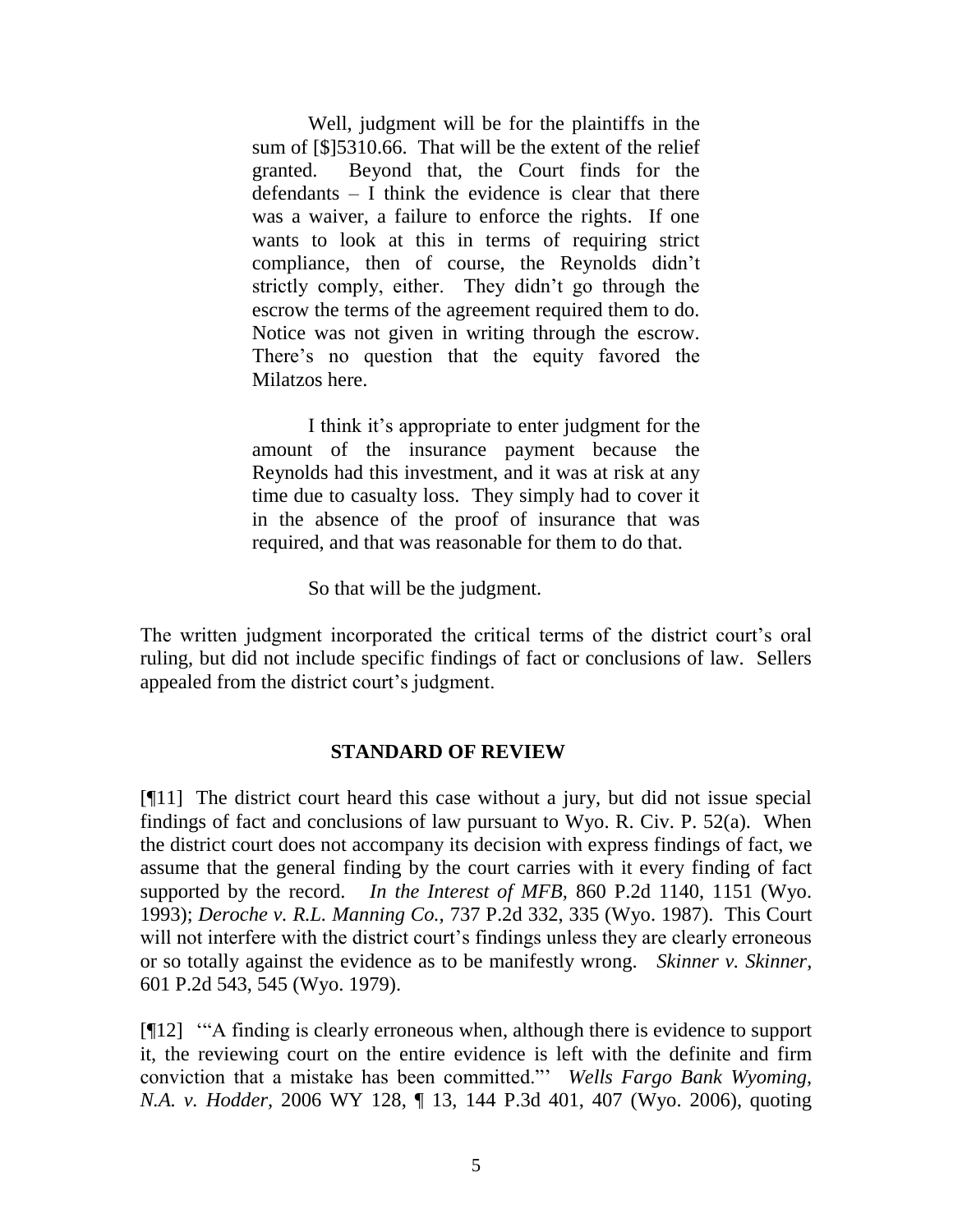*Fraternal Order of Eagles Sheridan Aerie No. 186, Inc. v. State ex rel. Forwood,*  2006 WY 4, ¶ 24, 126 P.3d 847, 857 (Wyo. 2006). In reviewing the district court's findings, we assume the evidence of the prevailing party is true and give that party every reasonable inference that can fairly and reasonably be drawn from it. *Id.* As always, the district court's conclusions of law are subject to our *de novo* standard of review. *Mullinnix LLC v. HKB Royalty Trust,* 2006 WY 14, ¶ 12, 126 P.3d 909, 916 (Wyo. 2006).

### **DISCUSSION**

[¶13] Sellers contest the district court"s refusal to declare that the contract for deed had terminated because of Buyers" defaults and order the property returned to them. The district court based its decision on several related grounds, including: Sellers had waived strict performance by Buyers of some of the terms of the contract; Sellers did not give Buyers notice of default in accordance with the escrow agreement; and the relative equities supported Buyers.

[¶14] Wyoming case law offers several principles to guide us in reviewing the district court's decision. We begin with the general rule that courts interpret contracts to effectuate the parties' intention, as expressed in the language of the agreement. *See*, *Ahearn v. Hollon,* 2002 WY 125, ¶ 18, 53 P.3d 87, 91 (Wyo. 2002). As long as the contract language is clear and unambiguous, our obligation on appeal is to interpret it as a matter of law. *Id.* 

[¶15] We are also cognizant of the principle that this Court does not favor forfeiture of contractual rights. *Angus Hunt Ranch, Inc. v. REB, Inc.,* 577 P.2d 645, 650 (Wyo. 1978). *See also*, *Brown v. Johnston,* 2004 WY 17, ¶ 32, 85 P.3d 422, 431 (Wyo. 2004). Before a party can declare a forfeiture, he must establish he has a clear right to terminate the contract and he must be free from blame. *Id.*  Moreover, ""[p]rovisions for forfeiture may be waived and the courts are quick to take advantage of circumstances indicating such an intention."" *Angus Hunt Ranch,* 577 P.2d at 650, quoting 17 C.J.S. *Contracts* § 407, page 86. *See also*, *Knapp v. Landex Corp.,* 2006 WY 36, ¶ 14, 130 P.3d 924, 928 (Wyo. 2006). In order to establish a *prima facie* case of waiver, the buyer must establish that the seller "has condoned or assented to previous defaults and has not given notice of his intention to insist on strict compliance in the future." *Angus Hunt Ranch,* 577 P.2d at 650.

[¶16] In appropriate cases, however, we must enforce the default provisions the parties freely agreed to in their contract. We have said: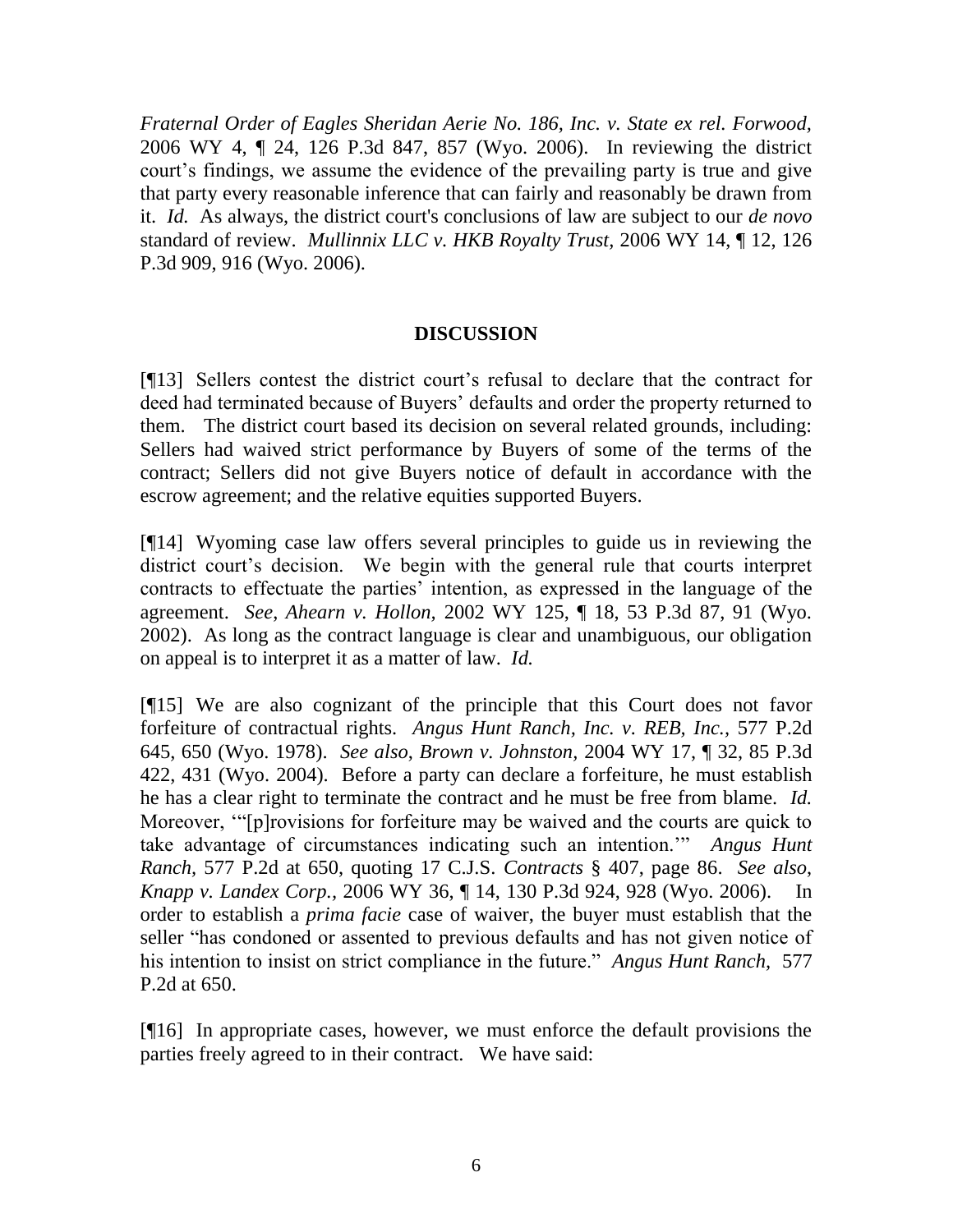[A]fter competent parties have solemnly contracted and agreed to certain conditions, courts should exercise restraint in nullifying the terms thereof or rewriting the contract. It is said that this is "a dangerous jurisdiction which should not be extended." It does not extend so far as to authorize a court of equity to disregard and set aside a valid stipulation of the parties upon the performance of which their rights are made to depend in the absence of some equitable basis.

*Ahearn v. Ahearn,* 993 P.2d 942, 948 (Wyo. 1999) (citations omitted).

[¶17] The district court held that Sellers waived strict compliance with some of the terms of the contract for deed. The record supports the district court's ruling. Beginning early in the contract, Buyers made some late payments and failed to secure hazard insurance, provide proof of insurance when it was in place, and, on a couple of occasions, pay the property taxes. As described above, in the early years of the contract, the parties discussed amending it to have Sellers pay for the insurance and taxes on the property and have an amount added to Buyers" monthly payment in order to reimburse Sellers for those costs. The last letter in that series was dated August 16, 1995, and was written by Sellers' attorney to Buyers' attorney. In that letter, Sellers" attorney indicated that he generally agreed with the plan to amend the agreement, but his clients needed to make the final decision about whether to accept the proposal. The record does not indicate Sellers took any further action, at that time, to address Buyers' failure to comply with their tax and insurance obligations. Instead, the contract continued under its original terms and Sellers" obtained their own insurance on the property.

[¶18] In addition, Buyers made numerous late payments over the years and, apparently, paid the late fees on some occasions, but not on others. The parties communicated about the late payment issue, but there is no indication Sellers made any effort to declare a default under the terms of the contract or the escrow instructions. Thus, the evidence supported the district court's conclusion that Sellers waived strict compliance with the contract for deed and, in order to enforce the contractual terms as written, Sellers were required to give appropriate notice of their intention.

[¶19] As quoted above, the contract for deed called for Sellers to provide Buyers with notice of default by certified mail and Buyers would then have thirty days to cure the defect. The escrow instructions added to the notification obligation by requiring the notice of default to be given through the escrow agent. The contract for deed also provided that, in the event there was any conflict between the terms